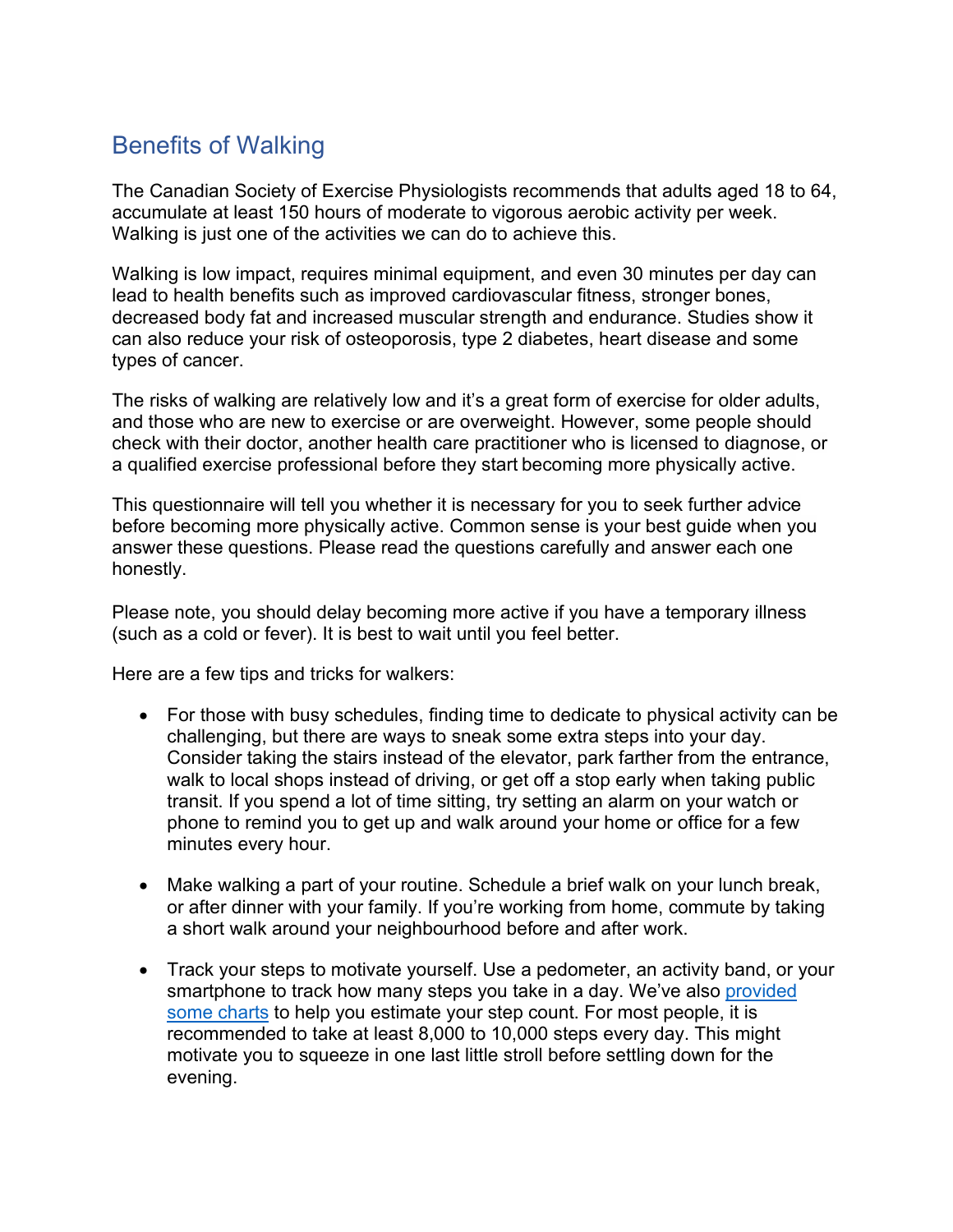- Bring along some upbeat tunes, a podcast or a guided walking meditation. Keep safety in mind and consider using only one ear bud or keep the volume low enough you can readily hear your surroundings when walking along roadways or other areas with car or bike traffic.
- Prevent injuries by ensuring you set aside at least five minutes before and after for a proper warm-up and cool-down. [Check out our guided warm-up and cool](https://www.youtube.com/playlist?list=PLPnby1wCTLtk8WcOSC_eOCEXUpsbX1G8E)[down videos.](https://www.youtube.com/playlist?list=PLPnby1wCTLtk8WcOSC_eOCEXUpsbX1G8E)
- Adjust the intensity of your walk by walking up hills, increasing your speed, increasing the duration or distance, or by adding hand weights.
- Use an app (or create a paper chart) to track your time and distance. Seeing how you progress can be very motivating. Try Map My Walk, Strava or a similar app.
- Use an app or Google Maps to find new local routes. A change of scenery will be refreshing and help you discover new areas of your community. We like AllTrails.
- Ensure your shoes are comfortable. If possible, consult with a health professional or educated salesperson to find something with appropriate supports for your foot. Gradually break-in new shoes to avoid blisters or foot pain.
- Whenever possible, walk on grass or gravel rather than pavement or concrete. This will absorb some of the impact on your joints. Walking in sand can also increase the difficulty by adding some resistance.
- Schedule walks with a family member or friend who will hold you to your plans and keep you accountable (make sure to comply with current physical distancing recommendations in your community).

Safety considerations for walkers:

- Select routes that suit your fitness level.
- Ease into and out of walks with a gentle pace.
- Drink plenty of water before and after. If you are walking for an extended time, consider investing in a hydration pack or belt to bring water with you.
- Charge your cell phone so it is ready in the event of an emergency. If you don't have one, let someone know where you are going and when you plan to be back – especially if you are walking in a remote or infrequently travelled area.
- Consider bringing a paper map if you are headed to a remote or unfamiliar area.
- Walk with a friend or small group (make sure to comply with current physical distancing recommendations in your community).